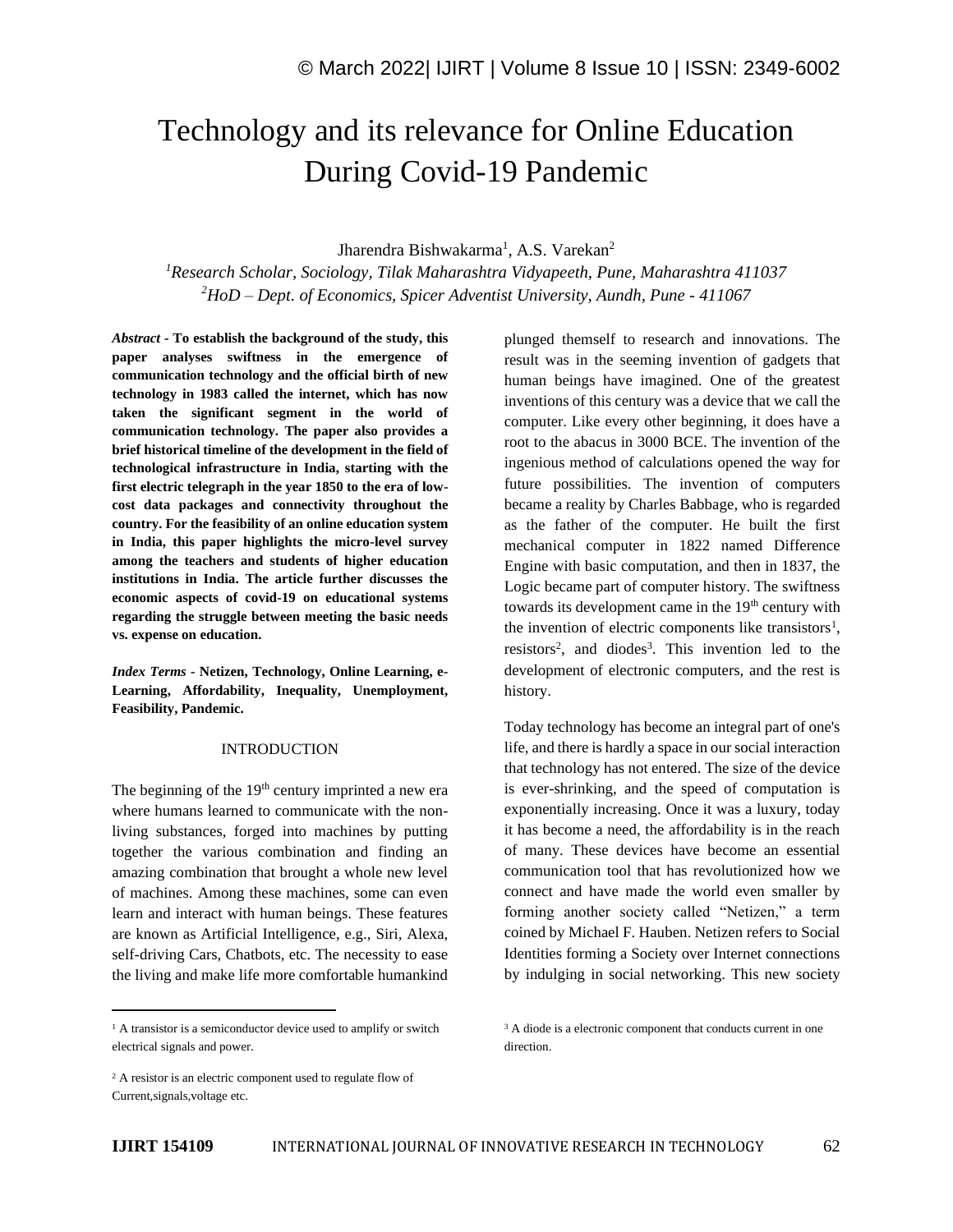endeavors to provide open access to information for all without prejudice.

The supranational Institution like UNESCO has been playing an essential part in the aspects of education for all. It took a revolutionary step by adapting The Universal Declaration of Human Rights dedicates the right to education as the heart of UNESCO's mission (*Right to Education*, 2019). Article 26 of the Universal Declaration Of Human Rights promotes education without any discrimination. It talks about universal access to education, and the Education 2030 agenda reprises ascertaining the completion of quality education. It advises countries to establish equal access to quality education and learning. The question here is, have we reached that milestone? The answers seem No! Bishwakarma & Varekan (2021, P537) states that the ongoing pandemic exposed the weakness of infrastructural readiness/preparedness towards equal and quality education accessible to all. Did our shortsightedness towards a possible future event like Covid-19 affect our entire educational system?

## **METHODOLOGY**

It is an exploratory empirical study, and the tool used were interviews and questionnaires to students and teachers of HEI (Higher Education Institutions In India). It was analyzed using statistical tools.

### LIMITATION

The questionnaires were sent to students and teachers using Google Forms. The form was available to access and respond to for a month. Due to Covid-19 pandemic restrictions, physical reach was not possible.

- 1. There was a limitation of time.
- 2. The form filling required electronic devices such as smartphones, tablets, or computers. Some respondents may have found it tedious and difficult.
- 3. Some respondents might feel insecure about clicking on the link, even though it was mentioned it was safe and no personal details would be collected.
- 4. Due to the pandemic, respondents may be going through anxiety and did not want to participate in the survey.

5. There was no reward for participating in the survey. Hence, there is a possibility of not participating in the survey.

#### THE OBJECTIVE OF THE PAPER

- 1. To highlight the relevance of technology in education in the period of disaster.
- 2. To seek the relevance of technology in the narrative of technological affordability and accessibility in India.
- 3. To examine the feasibility of online education in the present Indian context.

# BRIEF HISTORICAL OVERVIEW ON EMERGENCE OF COMMUNICATION **TECHNOLOGY**

There is no doubt that there is a rapid increase in technology development. In an article on gulf news, Al Suwaidi (2018) commented, "Many people, even the most astute observers and followers, often fail to keep abreast of the changes that are taking place." It is astounding to observe the swiftness and the rate at which the systems exponentially bloomed. It can be easily followed when we study the history of the evolution of communication. The first telegram was used in 1844, and within 30 years (1876), the telephone and the Phonograph became part of society one year later. It took around 30 years for radio and television to take center stage of the communication system. The next revolutionary phase started in 1989 when Tim Berners-Lee, a British computer scientist, pioneered the World Wide Web to ease the process of information sharing. The next big follow up of this revolution was the initiation of building search engine by Larry Page and Sergey Brin in 1995, and then in 1998, Google was officially born, since then there is no looking back. At present, internet technology has taken a significant share in the communication world. The recent paper published by Iqbal (2020) affirms that now social media platforms like Facebook have reached 2.45 billion monthly active users. It must not surprise that India is the single biggest Facebook market with 269 million users in Quarter 2 2019.

The scenario of India's technological infrastructure (1850-2020)

The development of communication technology in India started in 1850 when the first experimental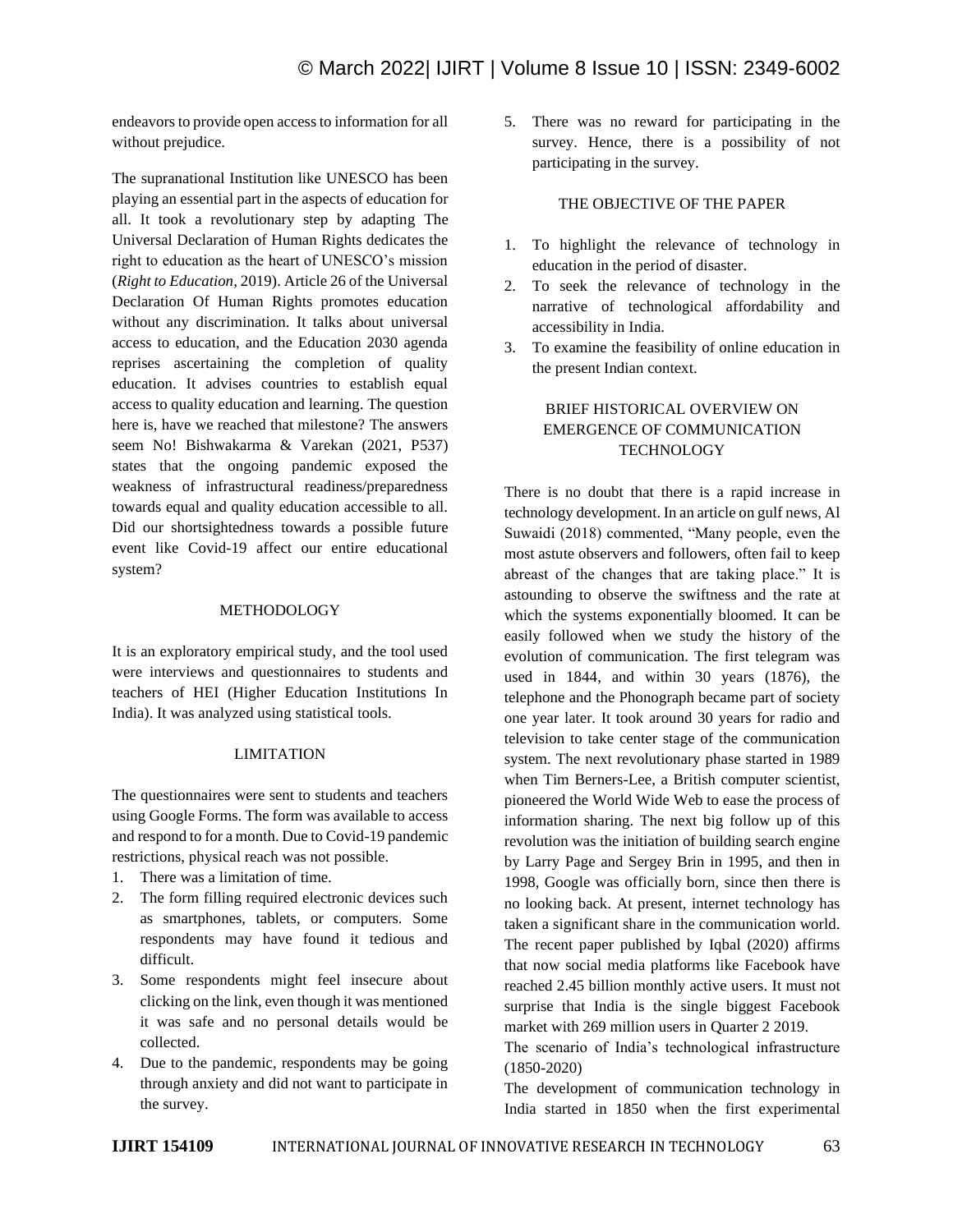electric telegraph in West Bengal between Kolkatta (then Calcutta) and Diamond Harbor was established. Previously it was set up for the East India Company. In 1854 it was opened for public use. After 27 years of the introduction of the telegraph, in 1881, the Oriental telephone company limited of England established telephone exchanges in Calcutta (Kolkata), Bombay (Mumbai), Madras (Chennai), and Ahmedabad. The 28th January of 1882 dates in Indian history when the first formal telephone service was established with 93 users (TelecomTalk, 2011). The growth of communication technology moved rather slowly, but after 73 years, India made its first mobile call on July 31, 1995, West Bengal Chief Minister Jyoti Basu made the first call to Union Communications Minister Sukh Ram. It costs Rs 8 per min (Das, 2020), equivalent to Rs 43.8 in 2021 (Value of 1995 Indian Rupees Today - Inflation Calculator, n.d.). The call rates with technological advancement have reached 40 paise per min on average since the first public call. According to an article published by R. Sharma (2020) in the Times of India web portal, India has 1,183.4 Million telephone subscribers. The popularity and ease increased with the amalgamation of internet telephony in 2002 as mobile internet users doubled in the last five years.

The development of internet networks and services has come a long way in India. Internet First became accessible to educational institutions in 1986 and then to common people in August 1995 through Videsh Sanchar Nigam Limited (VSNL). The speed at which India browsed the internet was 9.6 kbit/s (Goyal, 2020) which in 2020 was 12.07 Mbps and is still 23.19Mbps slower than the world average (businesstoday.in, 2020). This new technological revolution in India began in 1954 with the arrival of the first computer under Prof. Prasanta Chandra Mahalanobis. Since then, India has made significant progress in this field. Starting with the Indian-built first digital computer at Bhabha Atomic Research Centre on January 21, 1969 (D. Murali, 2011). Homi J. Bhabha and Vikram Sarabhai laid down the ten years guideline to look into the need of the electronic industry with research in design, development, guidance, and direction, which resulted in the development of technological infrastructure in India (Press Trust of India, 1966; see also International Development Research Centre, Canada, 1981).

Since then, there has been a well-paced development in technological infrastructure with electronics gadgets like smartphones, tablets, Smart TV, and data transfer medium like the internet.

#### AREA OF CONCERN

#### Lack of Mobile Services:

It is observed that there has been growth in the use of these facilities in India due to the affordable data pack that was made available first by Reliance Jio telecom and then others. However, the reach services to all are still in their adolescent phase. Remote villages are yet to be reached, and this will take some time until fiber optics high-speed broadband becomes a household name in the rural sectors of India. According to the Indiatimes web portal, 43,088 villages were still without mobile services on July 27, 2018. According to Soumyarendra Barik in medianama.com quoting the Ministry of Electronics and Information technology (MeitY), Sanjay Dhotre claimed that there were still 27,721 villages yet to be covered as of 2019. Odisha seems to top the chart in lack of mobile connectivity, followed by Maharashtra (Barik, 2020). Assuming that the work is at a very high speed, but it is far from completion.

# SLOW, UNSTABLE, AND EXPENSIVE INTERNET SERVICES

The fluctuation of Internet services is still high in cities like Pune, far from the claims made by the companies (M. Sharma, 2020). According to istheservicedown.in (2021), the reported problems are related to internet connectivity.

As per Holslin (2021), Zoom (a platform for videoconferencing) requires around 810 MB to 2.475 GB per hour. The data services by various telecom service providers are expensive. It is in the range of 300 to 600 rupees 1-2 Gb per day (Digit Recharge. n.d.). 1-2 Gb data is not sufficient experience quality data or attend more than one lecture a day.

The broadband facility is not available to all areas as homes need to be connected via fiber optics. The cost of broadband per connection ranges from Rs 700 to Rs 1000 (Pune City), which is out of reach for many due to geographic locations, and socio-economic status. As per the article published in the Indiatimes tabloid, only 38% of school kids have internet access, and a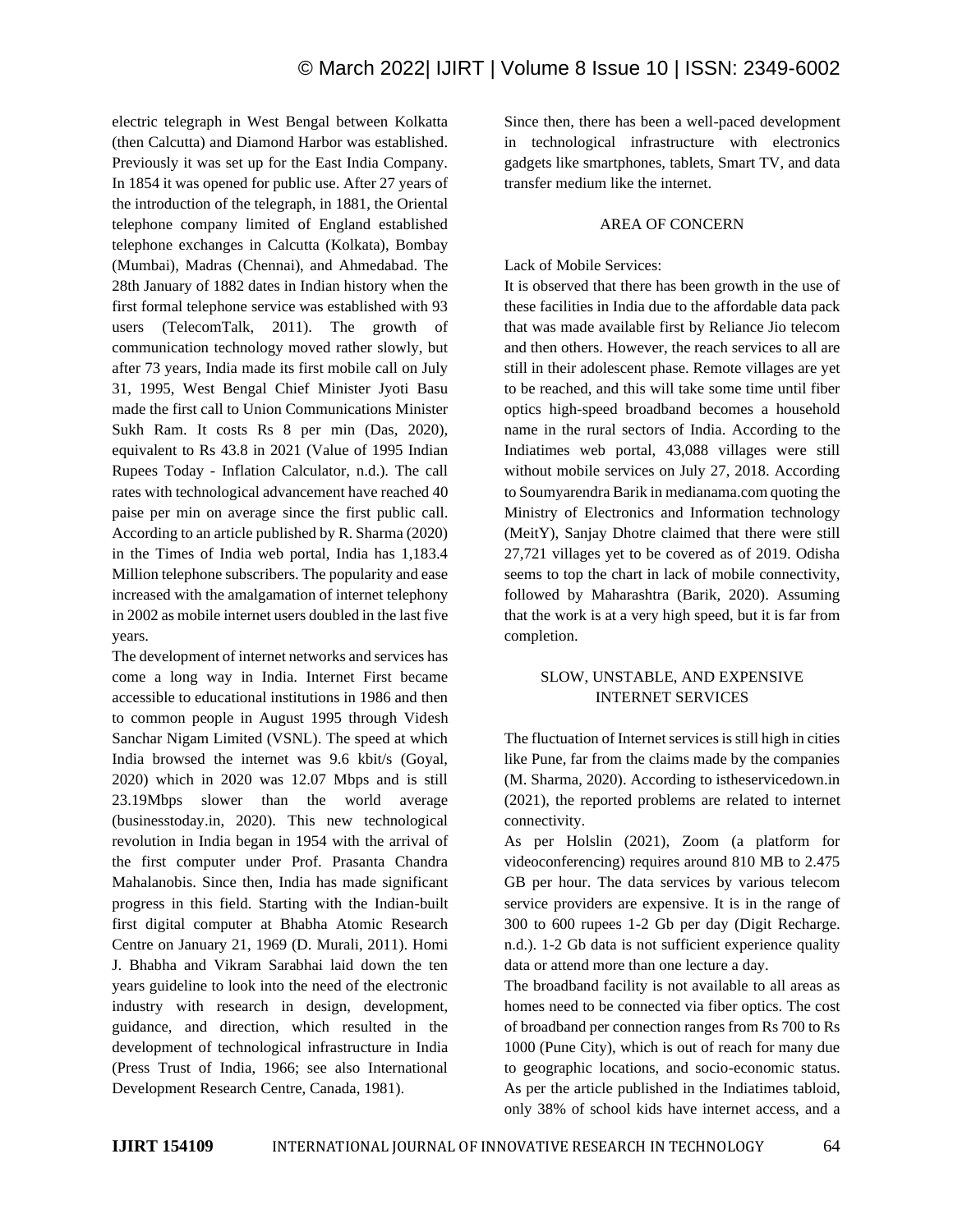large chunk (62%) is not connected to the internet due to affordability (Khanna, 2020). India ranks in internet speed 129th position out of 138 countries behind neighboring countries like Pakistan, Sri Lanka, and Myanmar; the average speed is around 6.9 to 9.5 Mbps. (Mondal, 2021).

# ACCESSIBILITY OF TECHNOLOGICAL INFRASTRUCTURE IN ONLINE EDUCATION IN INDIA

The sudden transition to online teaching mode concerned all the stakeholders. Students were worried about losing a year, and teachers were stressed adapting to the new teaching methodology in a concise period (Bishwakarma and Varekan, 2021, 539). The economy was hard hit, and it disrupted the circulation of funds which led to the closure of many schools. It forced families to focus on meeting their daily needs rather than investing in education and related infrastructure.

The survey results published by NCERT states that 27 percent of students did not have smartphones or laptops. Another survey by Smile Foundation presents an alarming figure of 56.01 percent of students having no access to the smartphone, which is the most basic tool for online learning. One of the main reasons seems to be the price of gadgets and internet services, and the affordability became a concern for students. Modi and Postaria commented, "The rapid shift to e-learning prompted by the pandemic has resurfaced longstanding issues of inequality and a digital divide in India that must be addressed by future economic, education and digitalization policies."(Modi & Postaria, 2020). The concern is evident and correct to dot, highlighting the unpreparedness and great digital divide that has now surfaced.

The concern toward bridging the digital gap is observed in the discourse of teachers and NGOs, and policy makers worldwide. Now, this is not limited to countries like India, the Covid-19 pandemic exposed the Digital Divide even among the first world countries like the United Kingdom, Australia, America, so it is evident that the digital divide among second and third world countries is even more significant and more complex.

Temple (2020) raised a concern about the low socioeconomic strata students being left behind due to digital exclusion. It highlighted that the students at risk of being left behind are those with disability, additional learning needs, and the indigenous community.

The worst affected category is female students, as the responsibility of siblings and the elderly generally increases and falls on the shoulders of girls and young women (Plan International, n.d.). As per the ongoing patriarchal traditions, a female child can help the mother in the kitchen and other daily chores. Acosta and Evans (2020) affirm the vulnerability of female students being affected most, as the pandemic could result in triggering various conditions like learning deteriorate, work delegation at home, taking jobs to support family, non-access to health facilities, early pregnancy, early marriage, and these circumstances generates a favorable circumstance to result in dropouts. However, to avoid these technologies must be easy Access, Affordability, and Ability.

# ECONOMIC NARRATIVE OF SHIFTING TO ONLINE EDUCATION IN INDIA

The sudden shift to the Online mode of education due to the pandemic has exposed the stark economic disparities and that the story of economic growth has been urban-oriented, leaving the rural areas still in the dark. The Indian economy, considered as the fastest growing economy, and was painted and seen as "Incredible India" "Shining India" fell apart when it was struck with "Lockdown" thunderbolt. It brought the economic activities to a grinding halt and the emergence of millions of labor migrating back to the rural economy in an uncertain future.

It was always thought that 273 million Indians were out of poverty in the last ten years (The Times of India, 2020), but we forgot about the other millions in abject poverty. When the pandemic struck, the reality behind the painting on the wall came to the fore, and unfortunately, India was found to be a giant sleeping Elephant and unprepared for the eventuality. In the glory and glamour of economic success, the basics were ignored.

Some economic indicators and variables will indicate that India is far behind in meeting the accessibility and affordability for a successful Online mode of education. The Per Capita Income (PCI) of India is found to have fallen from \$2140/- in 2019 to \$ 1947/ in 2020 (CEICdata.com, 2018). There are only 622 internet users in India as of 2020, out of which 67% of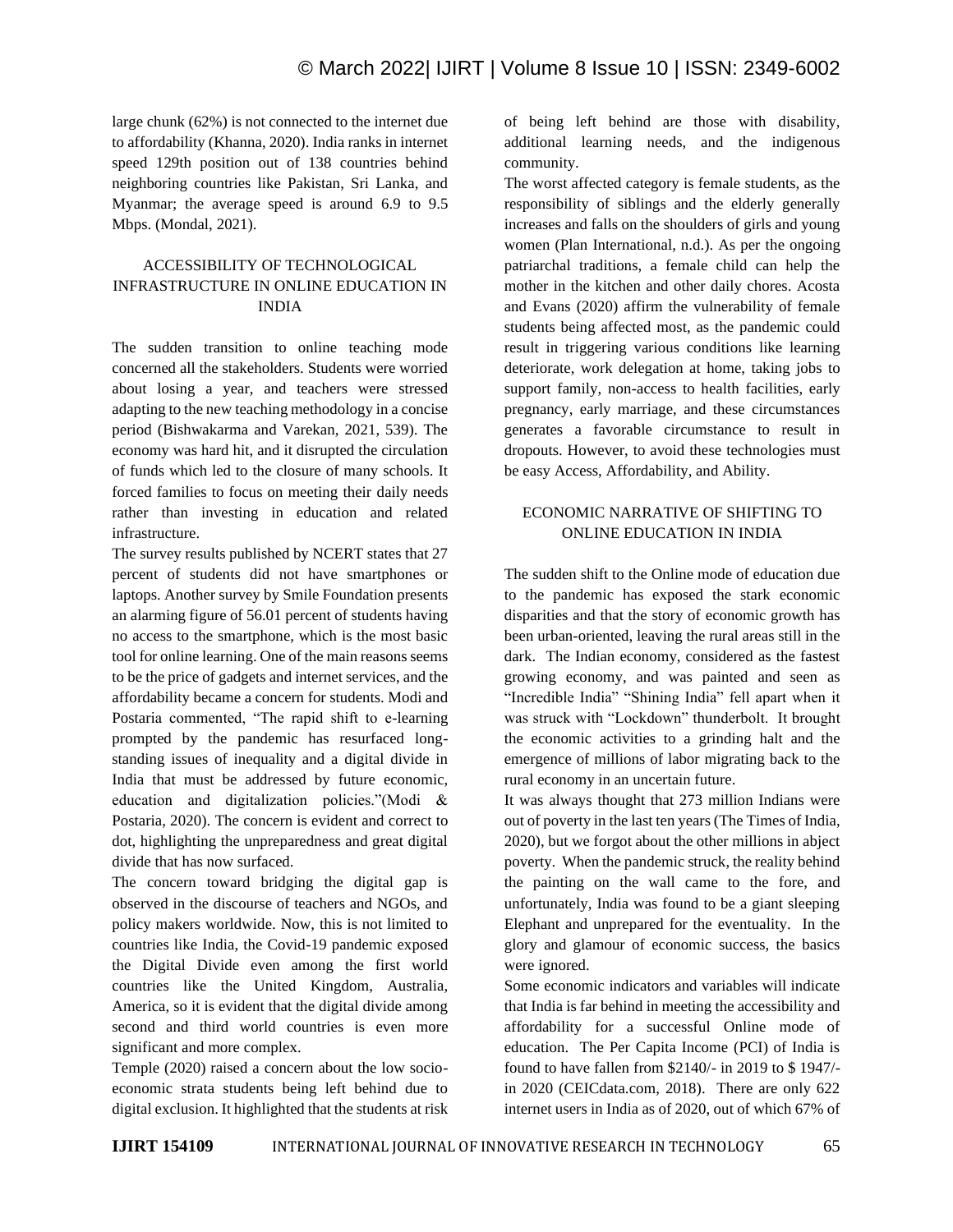the urban population has access to the internet while only 31% of the rural population has an internet connection (The Economic Times, 2021). To complicate and rub salt to the wound, India being seen and projected as an economic powerhouse did more damage than good to the image of India. The allocations made by the government towards meeting various areas impacted by the pandemic were inadequate. The income and wealth inequality gap widened as over 230 million is expected to fall back to poverty due to a significant rise in unemployment and falling income during the first wave of Covid 19, and the second wave was even worse. The unemployment rate increased to 20.8% in June 2020, adversely impacting the earnings, savings, and employment prospects. The recurring waves and fear of more waves are slowing down the return of labor to productive employment. (Dhingra & Ghatak, 2021) All these contractions of economic variables will further impact the accessibility and affordability of online education, adversely impacting the prospects of long-term production and productivity.

Institutions were not equipped and prepared and were caught in a "Catch-22" situation as they had to invest and survive, but at the same time, their source of revenue was drying up. The sudden shift to the Online mode of education in India struggled due to:

1. The institutions are not prepared and require huge investment. The institutions could not afford to invest due to a shortage of funds as finance was not flowing in as expected due to the adverse impact on employment, business, income, and future uncertainty. 2. The students (especially) in the rural areas have no access or proper power and internet connectivity, and thereby effective learning process was almost next to impossible.

3. The rising unemployment, falling income, uncertain future, etc., complicated the issue of investing in the required facilities for online learning. The dilemma was whether to invest in such facilities or to meet other necessities to survive. Affordability to provide for all became a huge challenge, thus missing out on learning knowledge and skills.

4. The failure to learn the required knowledge and skills jeopardizes the prospect of productive employment and income, which will impact future production and productivity.

The individual with a vested interest in the economy that takes undue advantage of a given situation by profiteering has not improved the situation. Due to the high demand for goods and supply shortage, the high cost of living brought down the purchasing power and affordability for the needed equipment and facilities. Thus, the students are caught in a sticky sinking ground between need and inability to afford and access.

# FINDING

The sample for the survey consisted of 25 teachers and 24 students in HEI. They covered a broad spectrum of programs and disciplines of the study. From the sample, we can observe that the income of both the sample groups has pretty good income to be in a position to afford electronic devices necessary for Online Teaching and learning. The highest percentage among teachers (48%) and students (33%) is between 10,000-30,000. While 52% of teachers earn 30,000 and above. While the income of 50% of the student family is above 30,000/- per month.



Figure 1. Percentage of family income is spent on basic necessities (Food, Clothing and Housing, etc.)



Figure 2. Access to Personal laptop/Mobile Phone/Tablet

The data indicates that most of the income is spent on basic necessities (food, clothing, housing, etc.) in normal time. We know that expenses on necessities are less elastic, but due to the pandemic, some adjustment is likely made in consuming these items to allocate extra budget for online classes as 100% of teachers and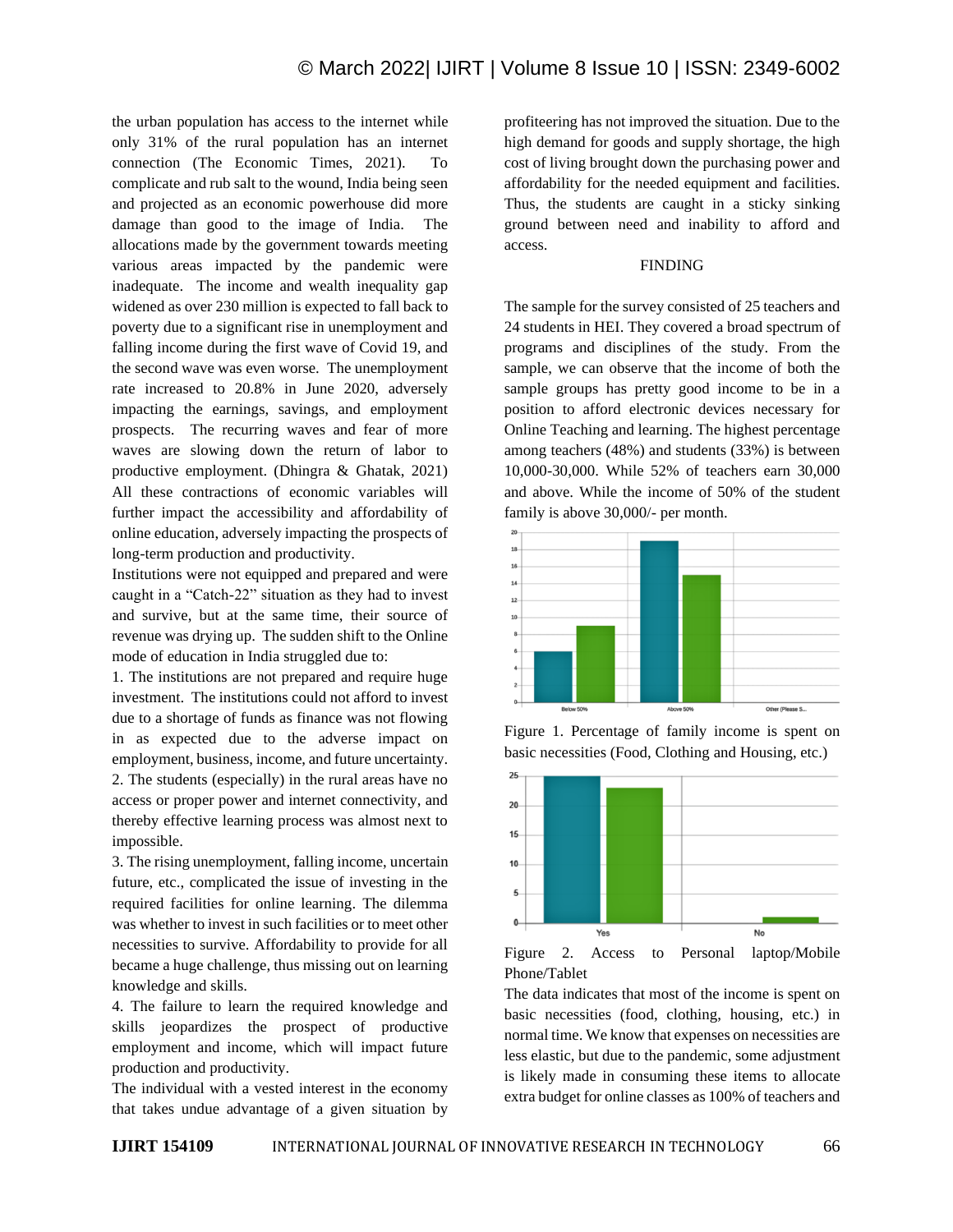96% of students own laptop smartphones. These adjustments are likely to be a one-time purchase and do not repeat frequently.



Figure 3. Familiarity with the online educational platforms and quadrant.



Figure 4 Technological knowledge and skill of Online Education.

The teachers and students are well familiar with the online mode of education and the platform used by the university. Their technological knowledge and skill are also reasonably good. 84% of the teachers and 84% of students are aware of the online mode of education and can handle and execute it efficiently and effectively. The success is likely to depend mainly on the internet connection and familiarity of the particular platform used to disseminate the teaching.





Even though the teachers and students have the devices, knowledge, and skills, they may not have been oriented well about the platform adopted by the University. The training and the familiarization have only been partial as 68% among teachers, and 75% among students are well versed with the platform. Undoubtedly if they are not trained well, it will adversely impact teaching and learning.



Figure 6. Internet Connectivity

The internet connectivity has been good but not great, which will negatively impact teaching and learning. Poor Connectivity will result in loss of time and teaching-learning opportunities. It will impact the performance of the students resulting in delays and increasing stress.



Figure 7. Readiness for Online Education.

When it comes to the feasibility of online education in India, most teachers (60%) and students (83%) agree that India is not ready for Online Education based on their experiences and observation. They agree that Pandemic has improved the preparedness but still fall far short. The reasons for this has been attributed to:

- 1. Poor technology in rural areas in comparison to urban areas.
- 2. Non-availability of high-speed broadband facilities in villages.
- 3. WiFi rates are high, which only the upper strata of society can afford.
- 4. Not able to afford devices for each school-going member of the family due to poverty.
- 5. Lack of training facilities for the stakeholders.
- 6. Most of the schools in India have very poor infrastructure and technology.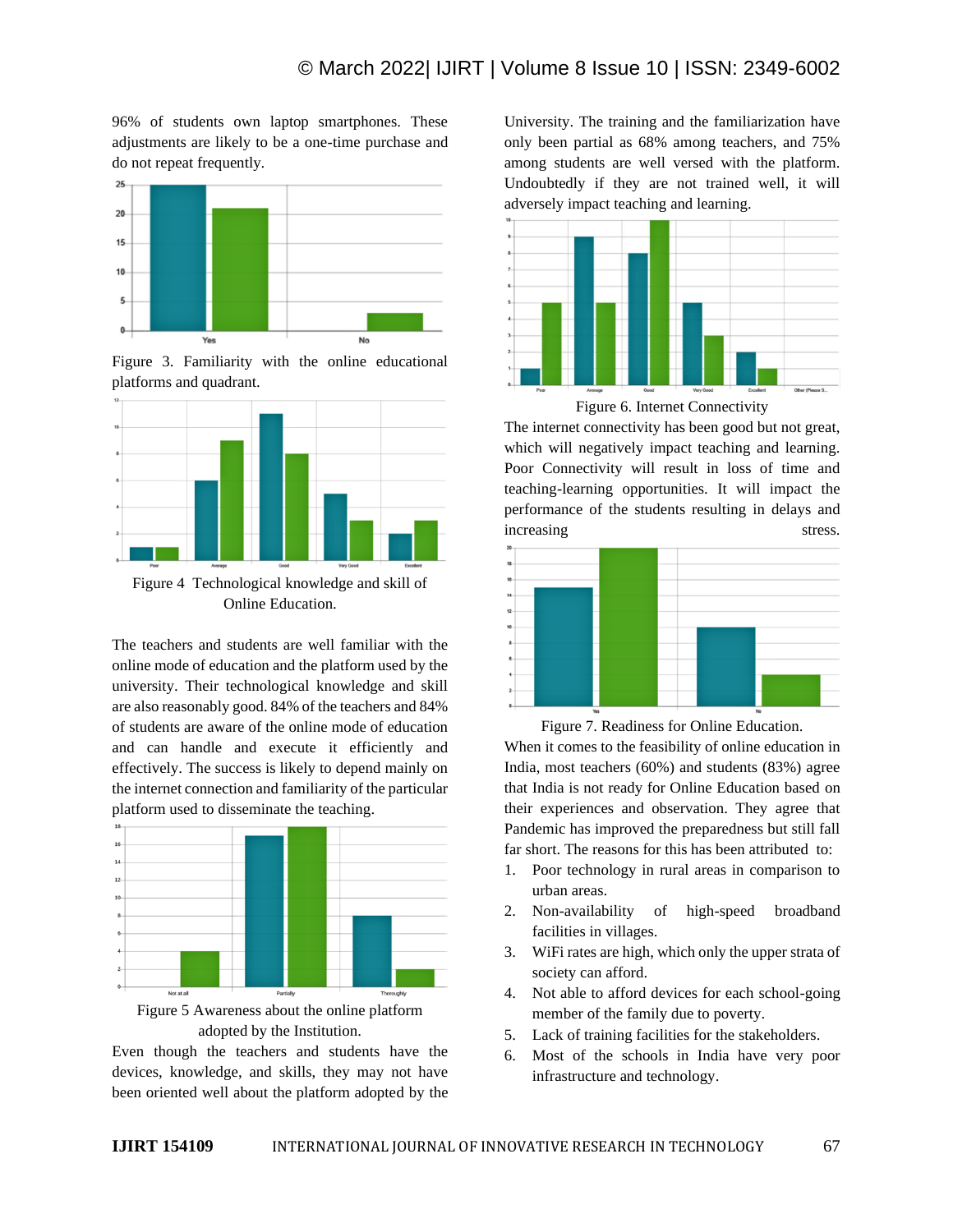The significant deviation in the level of satisfaction of online teaching and learning is a matter of concern 60% of teachers are satisfied while 83% of students are not. There could be various inferences for that.

- 1. Barriers in communication between teachers and students.
- 2. Teachers are employed and can afford the infrastructure. Therefore they may be subjective about the situations.
- 3. There may be the sibling who may have to share the infrastructure, and due to their socioeconomic status and therefore subjective to view.

## **CONCLUSION**

India and the world at large was found unprepared and unless a major punch is made towards technology availability and skill enhancement, Many Indians especially in the academic sector will miss the bus and found left behind. 3A's; Accessibility, Affordability, and Ability of the technology, which is the need of the hour, is a far cry for many Indian due to the socioeconomic scenario. It will be imperative for all stakeholders to invest capital and time to ensure that teaching and learning continue online or offline for the effective application of knowledge and efficient management of the limited resources. Only this will ensure that the Pandemic Challenges are turned into opportunities for India to continue in the path of Economic growth and development.

#### REFERENCES

- [1] Acosta, A. M., & Evans, D. (2020). COVID-19 and girls' education: What we know so far and what we expect. Center For Global Development. Retrieved August 5, 2021, from https:// www. cgdev.org/blog/covid-19-and-girls-educationwhat-we-know-so-far-and-what-we-expecthappen
- [2] al Suwaidi, J. S. (2018). The information and communication revolution: An engine of global change. Gulf News. https://gulfnews.com/opinion /op-eds/the-information-and-communicationrevolution-an-engine-of-global-change-1.2199183
- [3] Barik, S. (2020). More than 27,000 villages in India don't have access to mobile services: MeitY. MediaNama.https://www.medianama.

com/2020/02/223-digital-connectivity-indianvillages/

- [4] Bishwakarma & Varekan (2021) "Impact Of Technological Deprivation And Covid-19 On Education And Possible Emergence Of a New Knowledge Deprived Group In India", International Journal of Creative Research Thoughts, ISSN:2320-2882, Volume.9, Issue 4, pp.536-545, April 2021
- [5] BusinessToday.In. (2020). India ranks 131 in global mobile internet speed; fares worse than Nepal, Pakistan. Businesstoday. Retrieved January 5, 2021, fromhttps://www.business today.in/technology/news/india-ranks-131-inglobal-mobile-internet-speed-fares-worse-thannepal-pakistan/story/419966.html
- [6] CEICdata.com. (2018). India GDP per Capita. CEIC Data. Retrieved August 29, 2021, from https://www.ceicdata.com/en/indicator/india/gdp -per-capita
- [7] Das, S. (2020). 25 Years Ago, the First Mobile Phone Call Was Made in India, Costing Over Rs 8/Minute. News18. Retrieved February 20, 2021, from https://www.news18.com/news/tech/25 years-ago-the-first-mobile-phone-call-
- [8] Dhingra, S., & Ghatak, M. (2021, July 9). The pandemic in data: How Covid-19 has devastated India's economy. Scroll.In. https://scroll.in/article /999275/the-pandemic-in-data-how-covid-19 has-devasted-indias-economy
- [9] Digit Recharge. (n.d.). Mobile Prepaid Recharge Plans in India. Retrieved October 5, 2021, from https://www.digit.in/mobile-recharge-plans/
- $[10]$ Goyal, M. (2020). The India story after 25 years of internet and how it has transformed our lives. The Economic Times. Retrieved January 3, 2020, from https://economictimes.indiatimes.com/tech /internet/the-india-story-after-25-years-ofinternet-and-how-it-has-transformed-ourlives/articleshow/77565596.cms?from=mdr
- [11] Holslin, P. (2021). How to Reduce Zoom Data Usage. SatelliteInternet.Com. Retrieved October 2, 2021, from https://www.satelliteinternet.com/ resources/how-to-reduce-zoom-data-use/
- [12]Iqbal, r. (2021). Facebook Revenue and Usage Statistics (2021). Business of Apps. https:// www.businessofapps.com/data/facebookstatistics/